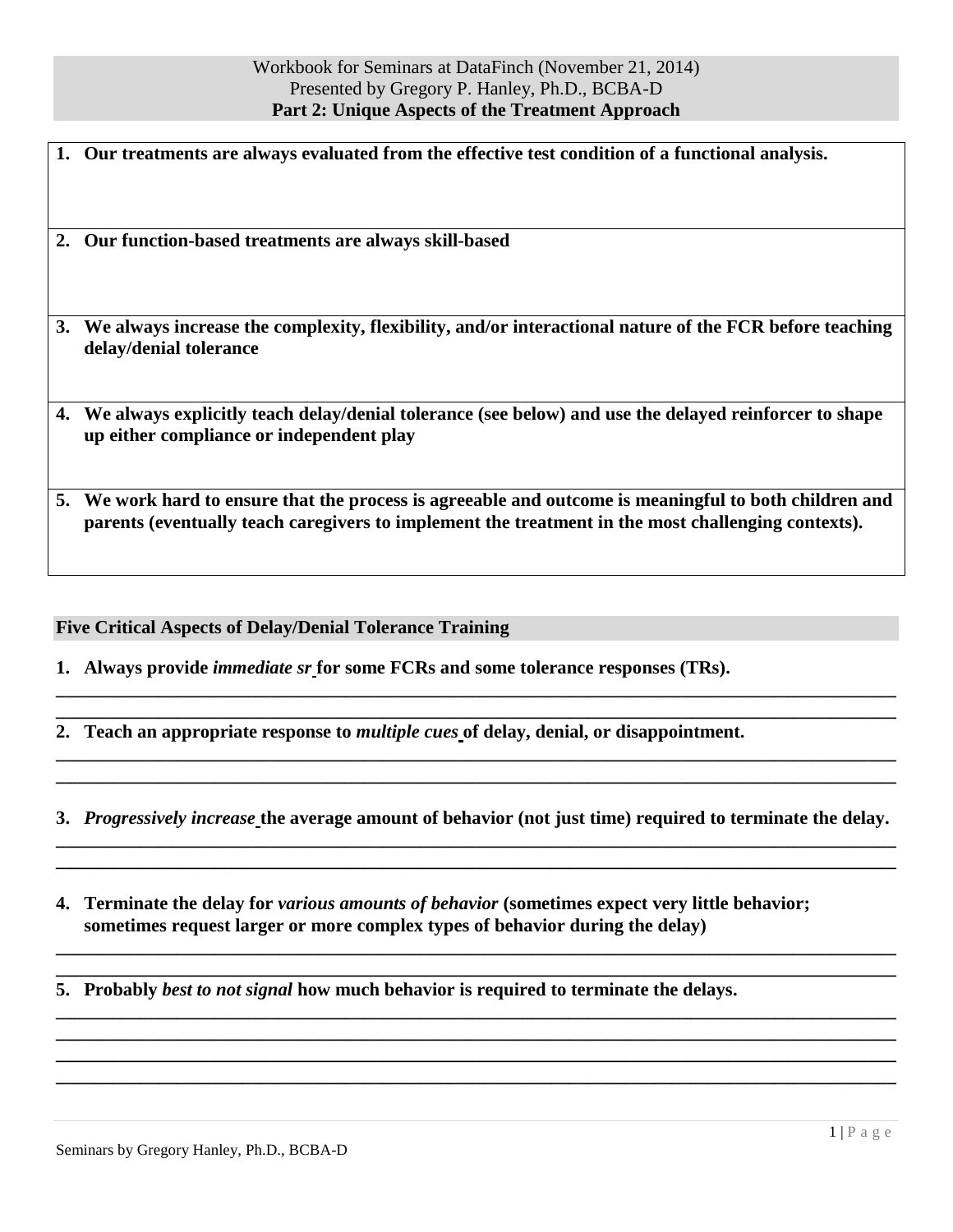## **Designing function-based treatments**

| Pseudonym and age:          |  |
|-----------------------------|--|
|                             |  |
| Language abilities:         |  |
|                             |  |
| Form of problem behavior:   |  |
|                             |  |
| Reinforcer(s) for problem   |  |
| behavior:                   |  |
| Conditions under which      |  |
| reinforcer(s) are valuable: |  |

| How are you going to<br>strengthen some response to<br>produce the same reinforcer |  |
|------------------------------------------------------------------------------------|--|
| maintaining problem                                                                |  |
| behavior?                                                                          |  |
|                                                                                    |  |
| How are you going to<br>withhold or minimize that                                  |  |
| same reinforcer from                                                               |  |
| following problem behavior?                                                        |  |
|                                                                                    |  |
|                                                                                    |  |
| How will you teach the person<br>to tolerate progressively                         |  |
| longer periods of time when                                                        |  |
| that reinforcer is not<br>available?                                               |  |
|                                                                                    |  |
|                                                                                    |  |
|                                                                                    |  |
|                                                                                    |  |
| How will you use that<br>reinforcer to develop                                     |  |
| important and                                                                      |  |
| developmentally and socially<br>appropriate repertoires?                           |  |
|                                                                                    |  |
|                                                                                    |  |
|                                                                                    |  |
|                                                                                    |  |